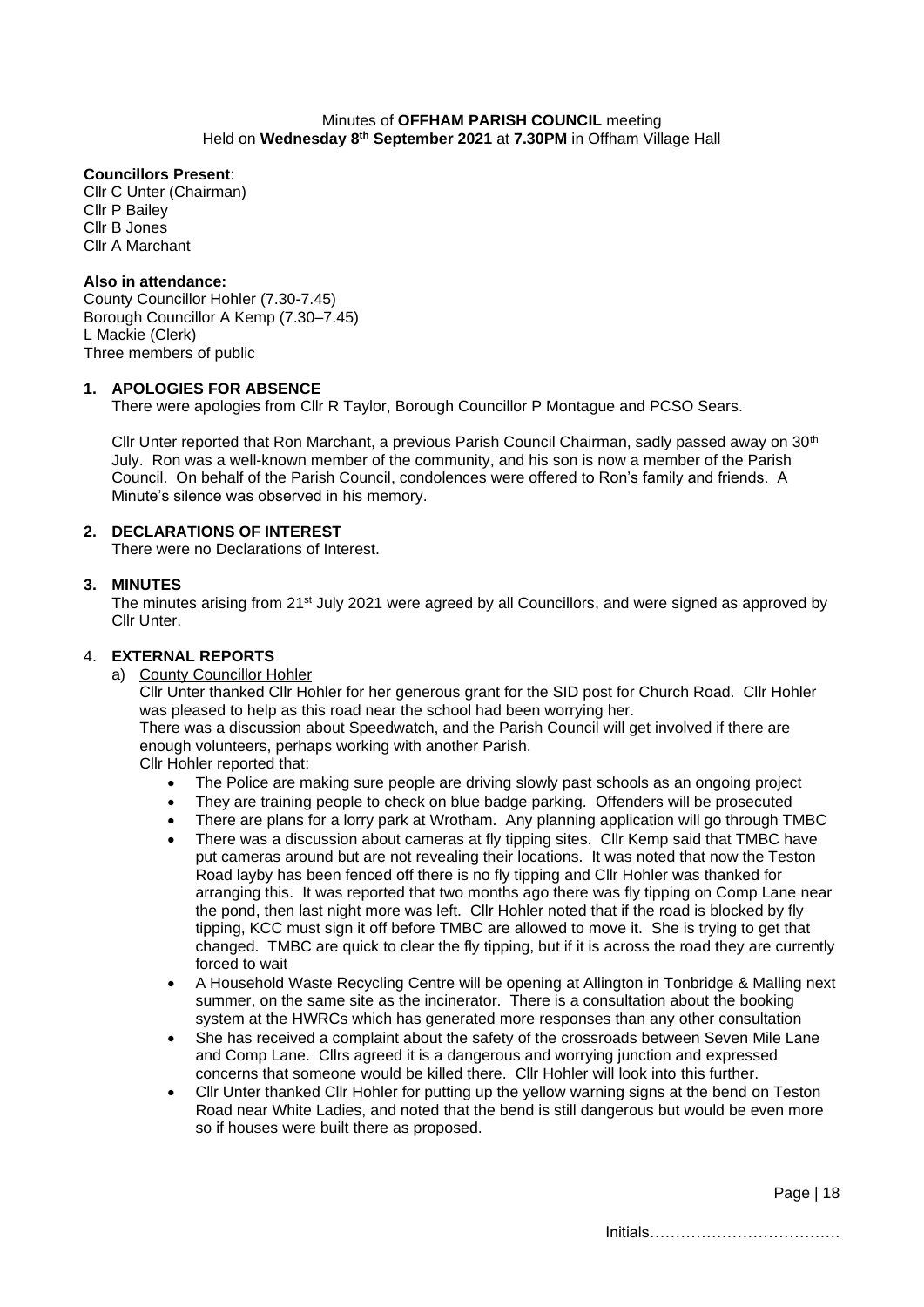- b) Borough Councillor Kemp
	- It was noted that Cllr Montague is dealing with the Parish Council's concerns about the safety of White Ladies.
	- She hopes that normal refuse collections are now back on track on the right days. It is not possible to give a date when they can re-start the garden collections, but TMBC are looking at if there is anything else they can do.
	- Local Plan they are almost going back to square one unfortunately, after withdrawing the previous draft, but a lot of work can be carried forward.
	- Tonbridge & Malling are offering to take some Afghan refugees but they need private landlords to come forward.

#### c) Police

There were no reports.

### **5. PLANNING**

- a) New applications
	- i. **TM/21/01741/LB - 2 Swan Cottages, The Green -** Listed Building Application: Replacement of two first floor and one ground floor windows to principal elevation and first floor window to side elevation. Replace the "Georgian style" part glazed door to the garden with a similar and appropriate hard wood part glazed external door There were **No Objections**
	- **ii. TM/21/01859/RD - Luna Barn, Church Road** Details of Condition 8 (archaeological evaluation) submitted pursuant to planning permission TM/21/00898/FL (Demolition of existing redundant outbuildings and erection of a new 3 bed/6 person single storey dwelling, together with a 1 bed/2 person family annex, garage accommodation and associated landscape works)
		- There were **No Objections.**
	- iii. **TM/21/02216/TNCA - Hodges Place, Church Road -** Fell two trees, Walnut and Whitebeam, which are dead or dying There were **No Objections.**
- b) Approvals
	- i. **TM/21/01080/TNCA - The Old Forge, Teston Road -** Diseased Cherry tree in the front garden to be removed
	- ii. **TM/19/01531/OA - Barfield House, Teston Road -** Outline Application: erection of 7 no. dwellings and new access to highway - Additional information received in respect of Designer response Technical note 3.10.19 (approved September 2020)
- c) Refusals

There were no refusals to report.

- d) Any other planning matters
	- i. **TM/21/01792/RD - Blaise Farm, Tower Hill -** Details of planning condition 2 (materials) submitted pursuant to planning permission TM/15/01599/FL (first floor extension, single storey extension and alterations to external appearance). The Parish Council had no objections.
	- i. **TM/21/02084/TNCA - Postern House, Teston Road -** Works to a Laburnum Remove lowest overhanging stem, Cypress and Magnolia - reduce face in parking area, 180 degree face reduction by 20% and to fell 2x Cypress and a Yew tree. The Parish Council had no objections.

#### **6. MATTERS ARISING**

- a) To consider Parish Councillor Vacancies and approve co-option of new members
- As a Working Group, Cllrs Unter, Jones and Marchant met with candidates. They recommended that Tracy Benton and Matt Scullion be co-opted. Cllrs voted unanimously to co-opt Tracy and Matt who were both welcomed onto the Parish Council.

Page | 19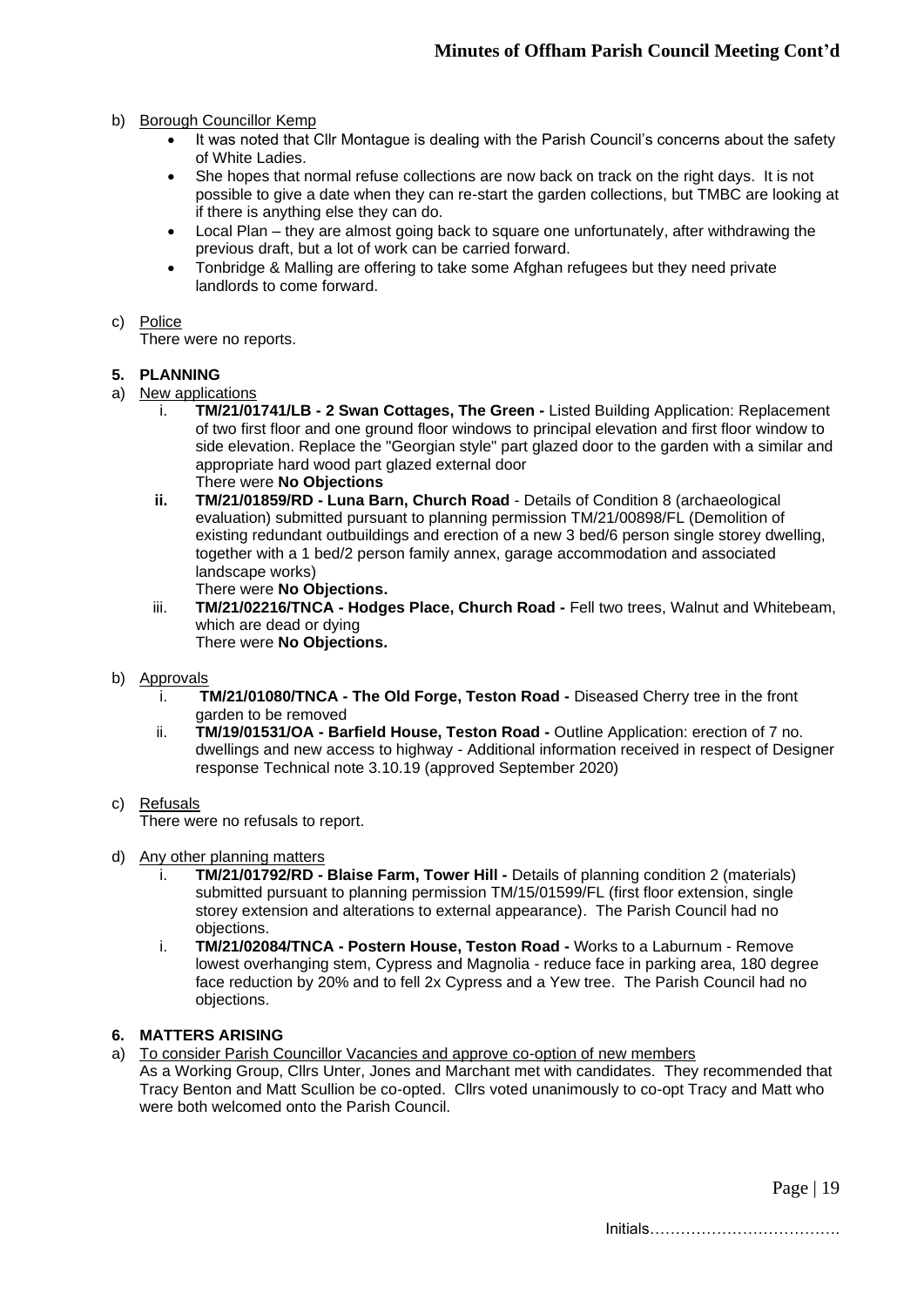- b) Appointment of representatives to external bodies and wardens Village Green Bus Shelter and Pound – Cllrs Jones and Taylor Cosgrave Field – Cllr Unter Village Hall – Cllr Taylor Recreation Ground and Play Area – Cllr Jones and Taylor. JPCTCG – Cllr Unter, Blaise Farm Liaison (Quarry, IVC, AD) – Cllrs Unter and Taylor. Offham Landfill – Cllr Jones Parish Partnership Panel – Cllr Unter Scouts and Cubs – Cllr Taylor Speed Indicator Device- Cllr Bailey **Wellbeing Trees** Book Box – A Cllr is needed to work with Wendy Williams Defibrillator – A Cllr is needed to work with David Frankling Pond – volunteers are needed to work with David Frankling and Steve Rickett. The Parish Council does not own the land but maintains it Footpaths, Bridleways and Public Rights of Way – Cllrs can deal as needed KALC T&M – Cllr Unter and Cllr Taylor attended the last meeting
- c) White Ladies an urgent safety issue

There was a discussion about the safety fencing and Cllrs are concerned that the property remains dangerous and is not secured. The Clerk has notified the police, and Cllr Montague is dealing with TMBC planning about this. The Parish Council are continuing to chase for action to make the property safe and stop people entering.

d) To discuss ownership of Village Hall and First Registration

The Village Hall land is unregistered and the VH Committee is keen to get it registered. The original documents cannot be found but copies are held. The Parish Council has obtained a quote from a solicitor, and there needs to be a discussion with the VH Committee about sharing costs. Paperwork suggests the Hall is owned by the Parish Council. The Clerk is meeting members of the VH Committee on 29th September to discuss how to progress. Cllr Taylor will be asked to attend as Vice-Chairman.

- e) Resident's email: Farm traffic, Parking on Pavements, Speedwatch A resident has raised three concerns:
	- Farm traffic through the Village. Cllrs discussed this. The Parish Council has no power at all as regards traffic through the village from the Farm, who use other companies for deliveries and often sub contract. Residents should take any concerns to Kent Highways.
	- Parking on pavements the newsletter can ask people not to park on pavements.
	- Speeding through the Village and Speedwatch. The Parish Council will support this if enough volunteers come forward.
- f) To consider and approve removal of Clause 7.4 from Financial Regulations This was recommended by the Internal Auditor and Cllrs AGREED to remove it.
- g) To consider and discuss Neighbourhood Watch Cllr Unter has sent a letter to residents looking for volunteers to run Neighbourhood Watch.
- h) To receive Councillor Reports Fire Hydrant Inspections Cllrs have completed their inspections and Cllr Unter will send the report to KFRS expressing concern that it has not been possible to find the hydrant located outside the school.
- i) To consider temporary Verge Signs on Teston Road "no litter" and "no speeding" A suggested location for a sign is on Teston Road, at a "layby" just after the junction with Seven Mile Lane after the Railway Bridge as you head towards the village. A sign 1m x 1m, combining a No Speeding and No Littering message was suggested with high impact. It can be put in place for a little

Page | 20

Initials……………………………….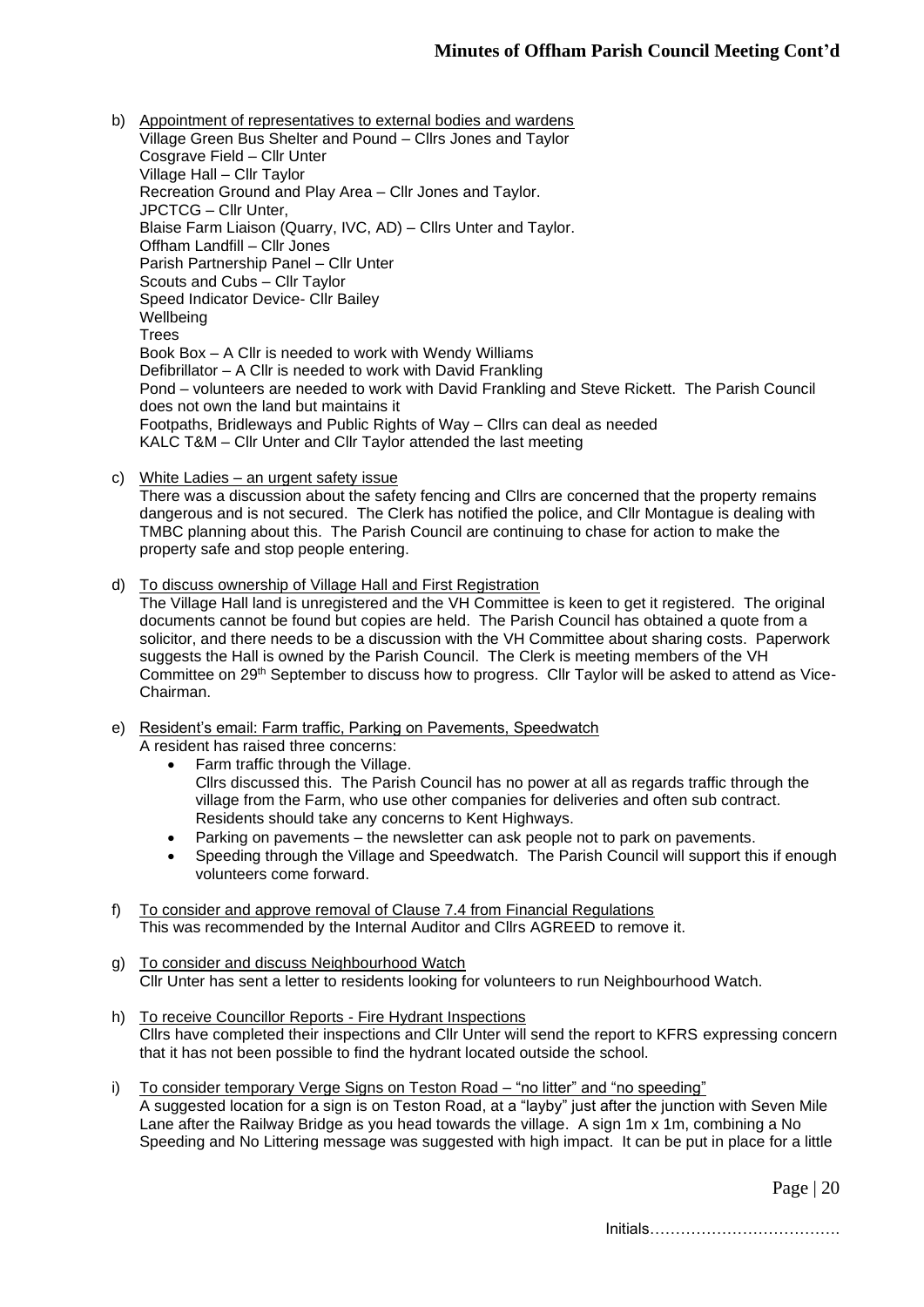while, then removed sometimes to increase the impact. A design will be agreed and then Kent Highways consulted again for approval.

- j) To receive update about Speed Indicator Device on Church Road and Community Members Grant from Cllr Sarah Hohler The total cost is £1,600 and Cllr Hohler has contributed £1,000.
- k) To consider maintenance of Village Sign The Clerk will source Sign Writing companies. When the sign is taken down, maintenance can be carried out on the post.
- l) To receive update about Wellingtonia outside the Primary School Cllr Marchant has trimmed the vegetation around the Wellingtonia.
- m) To receive an update on KALC and Offham Community Awards The KALC Award has been given to former Chairman David Frankling and the Offham Community Award has been given to former Councillor Wendy Williams. It was not possible to make presentations at a village meeting this year due to Covid.
- n) To receive update on Cricket Club insurance claim Cosgrave Field insurance file closed This was noted.
- o) KCC Budget Consultation (19.09.21) and Household Waste Centres Booking System 30.09.21 This was noted.
- p) The Queens Platinum Jubilee 03.06.22 -05.06.22 Consideration was given to a beacon, a tree or a village party to celebrate.
- q) To note renewal of Kent Highways Licence to Cultivate Aldon Lane/Teston Road and Spadework This was noted.
- **7. OPEN FORUM - Public Participation Session** There were no questions.
- **8. PARISH COUNCILLOR REPORTS:**

## a. Blaise Farm

i. Liaison Meeting - 07.09.21 (CU+RT)

The IVC takes 90% garden waste and 10% food waste. There is investment into enclosing the building. There have been no complaints about flies that have been proven to be from the IVC for quite a long time. There were 3 complaints about smell in the last 6 months but the location could not be tracked.

The AD plant takes food waste, puts it through a digestion process without oxygen and energy comes out the other end for the national Grid. Now the EA Permit has been granted it is exclusively using food waste and there has been no smell.

Quarry – there was nothing to report from the liaison meeting apart from the planned quarry breakthrough later this year into the field across PROW MR286, the route variation of which was agreed formally on 3.9.21.

- ii. IVC Waste Management There was nothing further to report.
- iii. AD Plant

There was nothing further to report.

iv. Quarry

Cllr Jones noted the absence of blasting recently. Cllr Unter reported that the residual work taking place to crush what they will be blasting in the new field will be brought back to the current, main site. In the new area blasts will be at fairly superficial levels initially. Despite complaints about blasting over the last few years, recent independent monitoring shows blasts are less than the permitted levels with no evidence of physical damage to property.

Page | 21

Initials……………………………….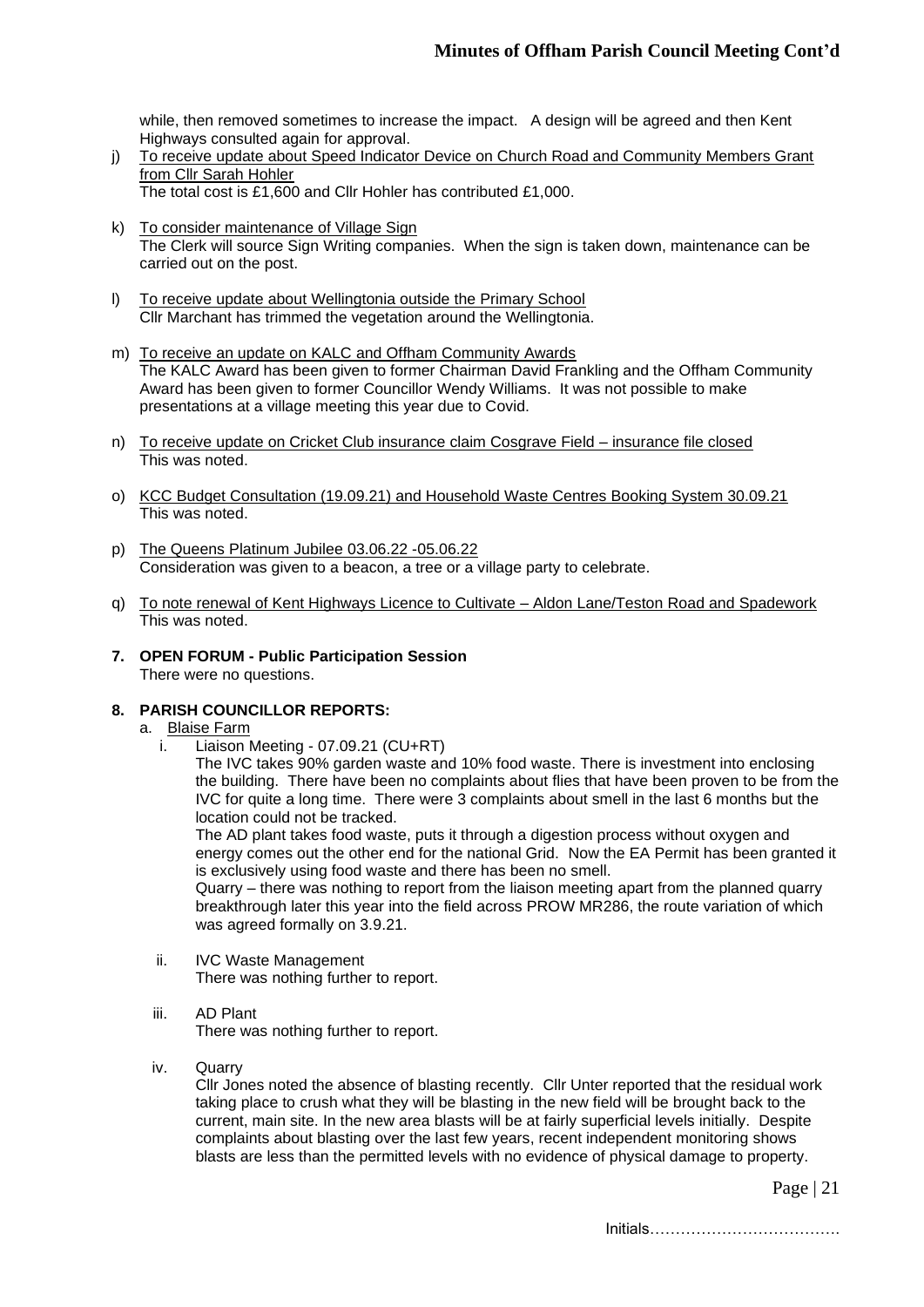- b. Offham Landfill Site (BJ) There is nothing to report.
- c. Offham Village Hall The Village Hall have hirers and activities are resuming.

# **9. MONTHLY CHECK-LIST**

- a. To note any Highways, Footpaths and Footways problems [\(www.kent.gov.uk/roads-and](http://www.kent.gov.uk/roads-and-travel/report-a-problem)[travel/report-a-problem](http://www.kent.gov.uk/roads-and-travel/report-a-problem)*)*
	- It was reported that you cannot walk along the path from Teston Road past The Old Dairy. This will be reported to KCC Public Rights of Way
	- There has been no response from the landowner about cutting back vegetation on Teston Road
	- There was a complaint about vegetation from land along Teston Road from Spadework to Offham Road. Cllr Unter contacted Stephen Betts who cleared the vegetation within two days.
	- A resident has asked for the hedge from the play area which borders Pepingstraw to be cut back. Cllr Marchant will cut the hedges this month.
	- It was noted that parking at the junction of Pepingstraw and Teston Road is a problem and this can be raised in the Newsletter.
	- Markings for a "no trade zone" were suggested along the Green as commercial vehicles are parking there. Cllr Scullion has contacted TMBC and Kent Highways about vehicles being parked there and been told that these vehicles are able to pull up, park and trade from there unless they cause an obstruction. A request for a "no trade zone" can be made to TMBC.
	- Double yellow lines were suggested at the top of North Meadow near the junction with Teston Road. This can be passed to TMBC.
- b. GDPR:
	- i. To consider General Data Protection Regulations and DPO Summer Update Cllrs have received the Summer Update.
	- ii. To receive update on Part 3 of the ICO Toolkit "Data Sharing" Cllrs have received details of "Data Sharing" and the ICO Toolkit has now been completed.
	- iii. To complete a review of the Privacy Notice This was considered and approved with changes to the email address and website.
- c. To receive reports about
	- i. KCC Highways Improvement Plan (CU) A councillor is needed to lead the drafting of a Highways Improvement Plan and suggestions are sought from Councillors.
	- ii. Maintenance Contract (AM) Cllr Marchant will provide a further update of the work he has completed.
	- iii. The Pond, Village Green, The Pound, Cosgrave Field, Recreation Ground and Play Area, The Book Box and Defibrillator There were no issues to report.
	- iv. Trees There were no issues to report.
	- v. Speed Indicator Devices There were no issues to report.
- 10. **EVENTS.** To receive reports on past events and to discuss events coming soon
- a. Jazz in Cosgrave Field Offham Society 08.08.21 This was very successful socially and in raising funds.

Page | 22

Initials……………………………….